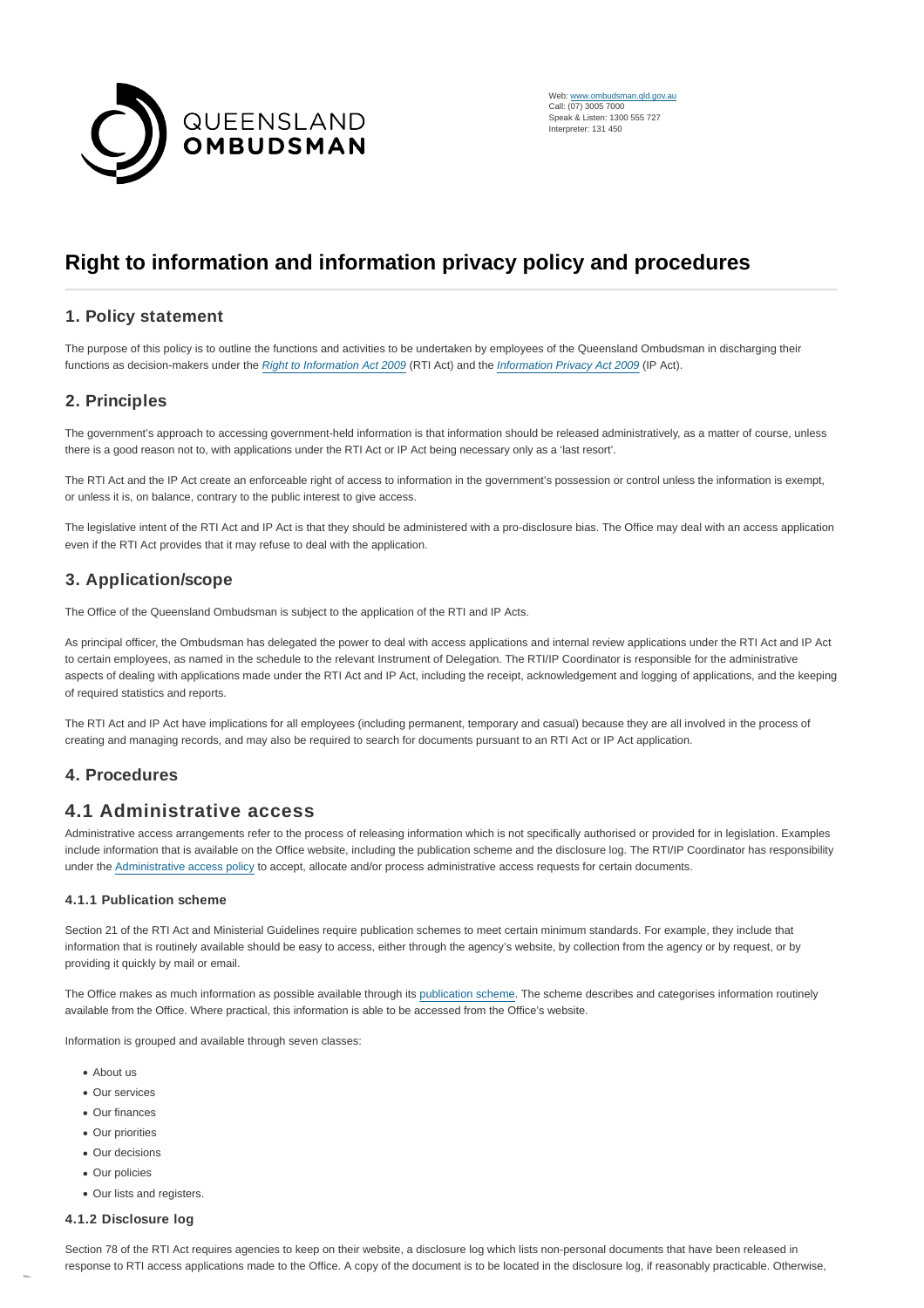details identifying the document and information about how the document may be accessed may be included in the disclosure log.

## **4.2 Access applications**

#### **4.2.1 What should an employee do when they receive an application?**

An employee who receives a letter or application requesting access to documents under the RTI Act or IP Act, or where it is considered that access to information held by the Office is being requested under those Acts (although not expressly stated) must forward the letter or application to the RTI/IP Coordinator, within one working day of receipt.

If an employee is unsure if the request should be characterised as an RTI or IP request, they should seek advice from the RTI/IP Coordinator or General Counsel.

#### **4.2.2 Who can make an access application?**

An application under the RTI Act or IP Act may be made by:

- a person resident in Australia, whether or not they are an Australian citizen
- a person resident abroad, whether or not they are an Australian citizen
- a company, association or other legal entity or group
- a person serving a sentence in prison, or
- a child.

Applicants do not need to demonstrate a special interest or 'need to know', nor are they required to provide reasons for applying for particular documents.

#### **4.2.3 RTI Act or IP Act application?**

If the applicant is seeking access to their own personal information, they should apply under the IP Act. If the documents sought include one document that contains no personal information about the applicant, the application should be made under the RTI Act. The application form is the same, irrespective of which Act applies.

Application fees and processing charges apply to RTI Act applications – see below. Access charges may apply to applications made under either Act. There is no application fee for access to documents under the IP Act.

Upon receipt of an application, the RTI/IP Coordinator will assess whether the application has, on its face, been made under the correct Act. If the RTI/IP Coordinator considers, on the information contained in the application form, that an application that has been made under the IP Act should have been made under the RTI Act, the RTI/IP Coordinator will contact the applicant to advise them accordingly, and request that the application fee be paid. The application will not be valid until the application fee has been paid.

Sometimes, it will not be possible to make a proper assessment of which Act applies to an application until the documents in issue have been located and examined. At that stage, the assessment of whether the request should be dealt with under the RTI Act or the IP Act will be made by the decision-maker. If the decision-maker considers that the application has been made under the wrong Act, they must notify the applicant and either collect the application fee (if it should be an RTI application) or refund the application fee (if payment received but it should be an IP application).

If in doubt, or it is not clear, the applicant should be contacted by the RTI/IP Coordinator or the decision-maker to confirm and/or clarify what they are seeking access to.

#### **4.2.4 Is it a valid application?**

The initial assessment of whether an application is valid will be made by the RTI/IP Coordinator. If the application is deficient in any way, the RTI/IP Coordinator will liaise with the applicant to assist them to make a valid application.

In order for an application to be valid, it must satisfy the requirements in s.24 of the RTI Act or s.43 of the IP Act. These are outlined in the table below:

## **Requirements for a valid application**

Application is in the approved form.

Application is accompanied by the current application fee (only for RTI applications).

Application provides sufficient information about the document to enable it to be identified.

Application provides an address to which written notices may be sent.

If the applicant is seeking access to their personal information they must provide a certified copy of identification (or within 10 business days of the initial application).

If the application is being made by an agent on behalf of the applicant and the application is for personal information of the applicant, the agent must provide appropriate evidence of authority and a certified copy of their identification (in addition to the applicant's requirement above).

The approved form for an access application is available on the Office website. If a request is received in a form (for example, a letter) that is substantially compliant with what is required in the application form, then it still may be accepted (see s.49 of the [Acts Interpretation Act 1954](https://www.legislation.qld.gov.au/LEGISLTN/CURRENT/A/ActsInterpA54.pdf)).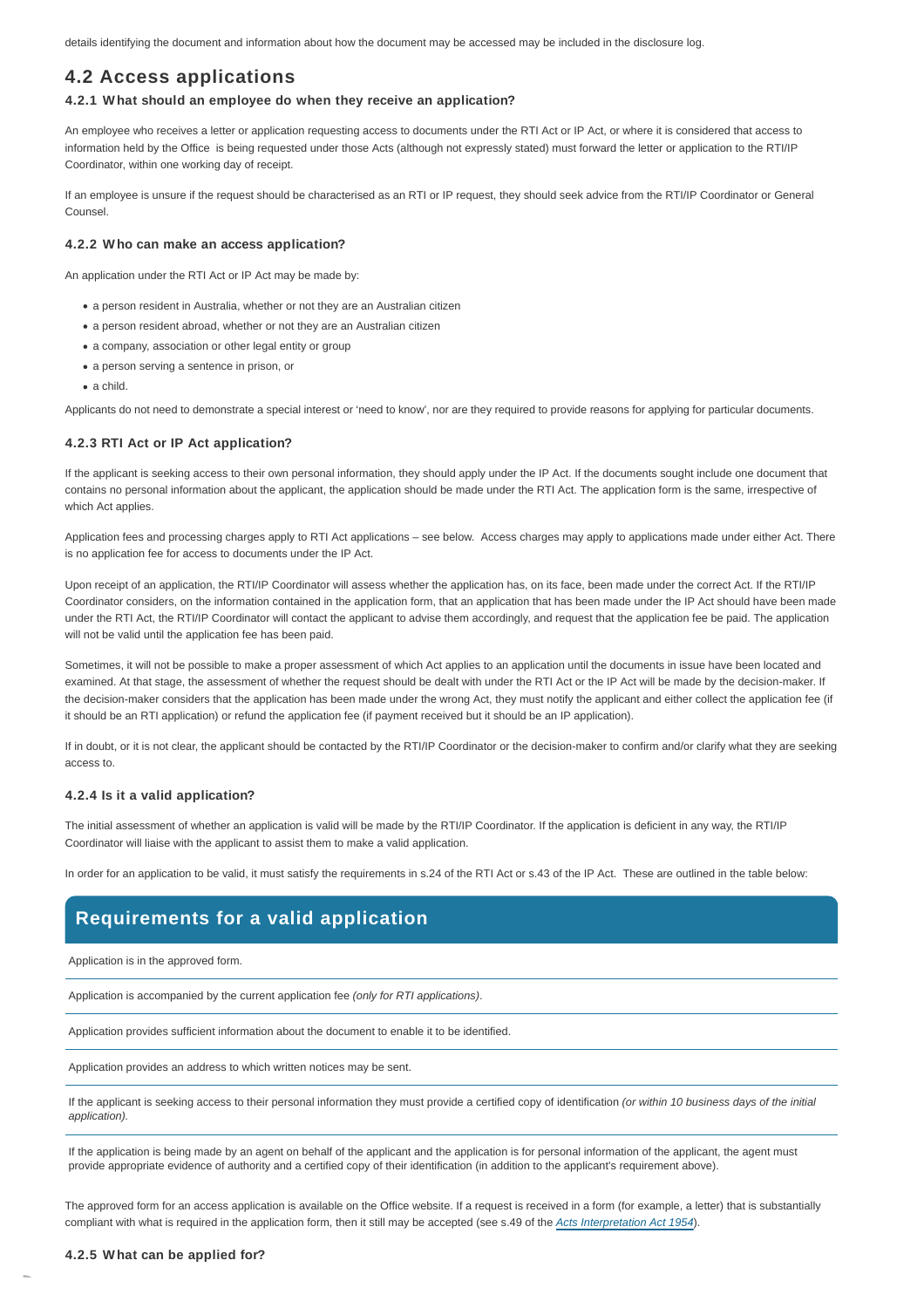An application can be made under the RTI Act and IP Act for a 'document of an agency'. Document is defined in s.36 of the Acts Interpretation Act and includes:

- any paper or other material on which there is writing
- any paper or other material on which there are marks, figures, symbols or perforations having a meaning for a person qualified to interpret them
- any disk, tape or other article or any material from which sounds, images, writing or messages are capable of being reproduced (with or without the aid of any other article or device).

The definition is very broad and includes hard copy files, electronic files, computer printouts, emails, work diaries, maps, plans, photographs, post-it notes, tape recordings or videotapes and other means of storing information, no matter how old.

A document includes copies and extracts of documents. It also includes draft documents and notations made on draft documents.

A document of an agency is a document (other than a document to which the RTI Act or IP Act do not apply) in the possession or under the control of an agency, whether brought into existence or received in the agency, including:

- a document to which the agency is entitled to access; and
- a document in the possession, or under the control, of an officer of the agency in the officer's official capacity.

It therefore captures documents in the possession of consultants or external service providers that are not physically in the possession of the Office.

Section 27 of the RTI Act provides that an access application is taken only to apply to documents that are, or may be, in existence on the day the application is received. That is, an agency is not obliged under the RTI Act to create a new document in order to respond to an access application. However, it may, at its discretion, negotiate with the applicant to create a document containing the requested information. No processing or access charge is payable in connection with obtaining access to the document, and there is no entitlement to a review under the RTI Act of the agency's decision about the document.

#### **4.2.6 Transfer of an application**

The initial assessment of whether an application should be transferred to another agency will be made by the RTI/IP Coordinator. Agencies are able to transfer applications, in whole or in part, where the documents sought are not in the original agency's possession but are believed to be in the possession of the other agency (see s.38 of the RTI Act and s.57 of the IP Act). However, a transfer can only occur if the other agency consents to it.

#### **4.2.7 Acknowledgement**

Upon receipt of a valid application, the RTI/IP Coordinator will contact the applicant to:

- acknowledge the application
- confirm the scope of the application
- outline the statutory processing timeframes.

#### **4.2.8 Who makes the decision?**

Under an instrument of delegation made pursuant to s.30(2) of the RTI Act and s.50(2) of the IP Act, the Ombudsman has delegated the power to deal with applications to specified employees.

After acknowledging the application, the RTI/IP Coordinator will refer the file to the Deputy Ombudsman who, after consultation with the relevant Assistant Ombudsman, will allocate the file to a delegated decision-maker.

#### **4.2.9 Timeframes**

Upon receipt of an application, the decision-maker must make a note of the relevant processing deadlines set out in the RTI Act or IP Act and arrange for electronic diary reminders to be generated. Even where a specific timeframe is provided for in the Act, decision-makers should carry out the relevant activity as soon as practicable, and within the specified time limit.

The standard timeframe for processing an application is 25 business days. The processing period can be extended, for example, if consultations with third parties are necessary (an additional 10 business days are allowed), or if certain steps need to be taken in relation to fees and charges.

The timeframe for calculating the due date for a specified activity excludes the event which starts the clock. The day on which this 'initiating event' occurs is treated as 'day zero'. Accordingly, the day that a valid application is received by the Office is not counted in calculating the processing period.

For further information regarding timeframes, see the [Information Commissioner's guidelines](https://www.oic.qld.gov.au/) – Timeframes for processing applications and How to calculate timeframes.

#### **4.2.10 Searches**

It is the decision-maker's responsibility to ensure that diligent and thorough searches for all responsive documents are conducted. This includes:

- archival searching (if relevant)
- searches of relevant hard-copy files
- searches of relevant electronic files
- consulting with each employee who had involvement in the matter to check whether they possess any other relevant records, including hard-copy documents, emails, file notes, diary entries, etc.

The decision-maker must keep a clear record on the file of all areas and files that were located and searched in response to the application.

If there is any doubt about the types or categories of documents to which the applicant is seeking access, the decision-maker must contact the applicant, at the earliest possible opportunity, to discuss the terms of the application and to clarify the documents to which access is sought.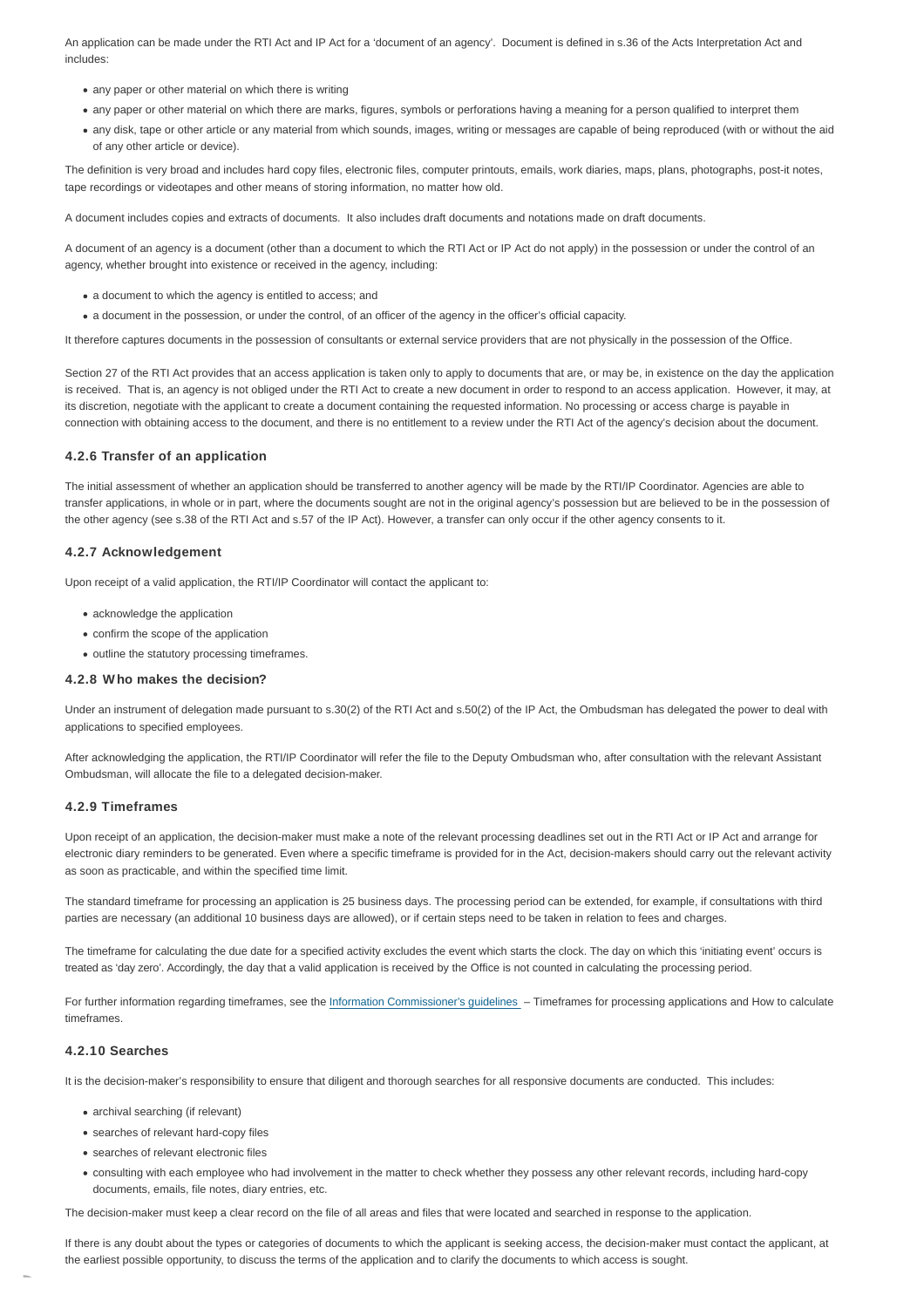Where it is not possible to establish the whereabouts of a document because it has been lost, or is missing or has been destroyed, the decision-maker must fully document the thoroughness of the search. It may be necessary to provide a Statutory Declaration detailing the searches conducted and any possible explanation for the fact that documents are lost, missing, or have been destroyed (for example, documents may have been destroyed in accordance with the [Public Records Act 2002](https://www.legislation.qld.gov.au/LEGISLTN/CURRENT/P/PublicRecA02.pdf/) and the [Retention and Disposal Schedule \(QDAN 553 v.2\).](https://www.forgov.qld.gov.au/__data/assets/pdf_file/0031/189382/office-of-the-ombudsman-retention-and-disposal-schedule-qdan553.pdf)

Where it can be shown that an officer has destroyed documents, or falsely denied knowledge of documents or concealed documents, disciplinary or criminal penalties may apply.

#### **4.2.11 Schedule and charges estimate notice**

There is no requirement to supply either a schedule of documents or a charges estimate notice (CEN) under the IP Act.

Under the RTI Act, the decision-maker must give a schedule of responsive documents to the applicant before the end of the processing period, unless the applicant waives the requirement (either verbally or in writing).

A schedule of documents must:

- set out and give a brief description of the classes of responsive documents; and
- set out the number of documents in each class.

Section 36(1) of the RTI Act also requires the decision-maker to supply a CEN to the applicant before the end of the processing period.

In order to issue a CEN, the decision-maker must:

- decide if any access or processing charges are payable for the application; and
- estimate the amount of those charges.

The applicant has 20 business days from the date of the CEN to confirm, narrow, or withdraw the application (although the decision-maker may agree to extend that period). If the applicant does not do any of these things within the requisite time-frame, the application will be taken to be withdrawn.

The time between the date of the CEN and the day that the applicant confirms the application, or confirms any changes to the application, is not counted as part of the processing period.

Charges may be waived in certain limited circumstances, but the application fee cannot be waived. A processing charge, or an access charge, may be waived if the decision-maker considers the likely associated costs to the agency or Minister would be more than the likely amount of the charge (that is, it is uneconomical to charge – see s.64 of the RTI Act).

Decision-makers should refer to the [Information Commissioner's guidelines](https://www.oic.qld.gov.au/) – Fees and charges for further information regarding the CEN process.

#### **4.2.12 Examining and marking up documents**

Once the responsive documents have been compiled, the decision-maker must examine them and identify whether they contain any exempt information or 'contrary to the public interest to release' information. Where information is to be removed from documents, the decision-maker should consult with the RTI/IP Coordinator regarding the use of Redax software to remove the information electronically.

#### **4.2.13 Consultation with third parties**

The decision-maker must consult with a third party where the decision-maker is considering releasing all or part of a document that could reasonably be expected to be of concern to a person, agency or government.

The decision-maker does not need to consult where he or she has already formed the view that the relevant document will not be released.

If a third party, upon being consulted, objects to disclosure of the document, but the decision-maker decides to release the document, the third party has review rights. Access to the document in question must be deferred until the third party has had an opportunity to exercise all of their review rights.

Decision-makers must take care about disclosing the identity of the applicant to the third party, as it may amount to a breach of the applicant's privacy. The identity of the applicant may be disclosed to the third party where the applicant agrees or where:

- the identity of the applicant was relevant to the decision-maker's assessment that the disclosure could reasonably be expected to be of concern to the third party;
- it may be important to any submissions the third party might be able to make;
- it is otherwise required to afford procedural fairness in the consultation process.

#### **4.2.14 Extension of time**

If the decision-maker does not think that they will be able to make a decision by the end of the processing period, they can contact the applicant to request an extension of time. The decision-maker must make this request before the end of the processing period. The decision-maker can continue considering the application provided the following criteria are met:

- the applicant has not refused the request
- the Office has not received notice that the applicant has applied for a review of the deemed refusal.

#### **4.2.15 Grounds for refusing access to documents**

There is a pro-disclosure bias in the RTI Act and the IP Act and the grounds upon which access may be refused are to be interpreted narrowly. Both Acts state that access should be given unless, on balance, it would be contrary to the public interest to do so. An agency may also give access even where there are grounds on which access may be refused.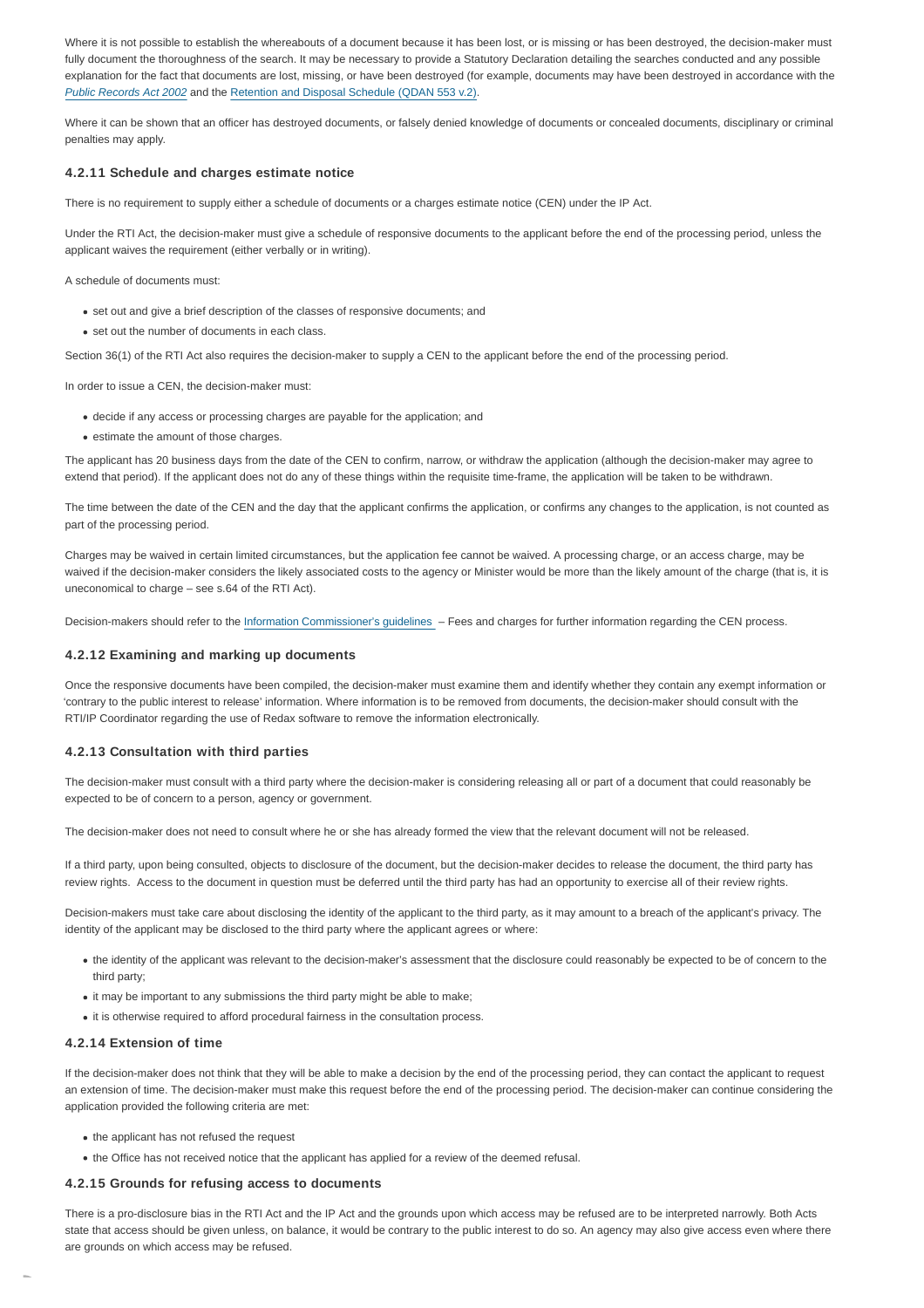The decision-maker may refuse access:

- to the extent the document comprises exempt information
- to the extent the document comprises information the disclosure of which would, on balance, be contrary to the public interest
- if the document is sought under an application made by or for a child, to the extent the document comprises the child's personal information and disclosure would not be in the child's best interests
- if the document comprises an applicant's healthcare information, the disclosure of which might be prejudicial to the physical or mental health or wellbeing of the applicant
- if the document is non-existent or unable to be located, or
- if other access to the document is available.

Decision-makers should be aware that a factor favouring non-disclosure in the public interest (see factor 18 in Schedule 4 to the RTI Act) is that 'disclosure of the information could reasonably be expected to prejudice the conduct of investigations, audits or reviews by the ombudsman …'. This is also a factor 'favouring non-disclosure in the public interest because of public interest harm in disclosure' (see s.2 of Schedule 4 to the RTI Act). This factor may be of relevance if an RTI or IP application has been made and the relevant Ombudsman investigation has not been finalised.

#### **4.2.16 Notice of decision**

Before the end of the processing period, the decision-maker must provide the applicant with a 'prescribed written notice' which sets out:

- the decision and the reasons for the decision (including a decision to refuse to deal with the application)
- the name and designation of the officer who made the decision
- the date of the decision
- an itemisation of any processing and access charges payable by the applicant
- the period within which the applicant may access the document
- details of review rights.

If the decision is to release information contrary to the objections of a third party, the third party must also be given a copy of the decision and advised of their review rights.

#### **4.2.17 Access to documents**

If it is not necessary to defer access to non-exempt documents because of a third party's review rights, access to documents should be given only after receipt of payment for any processing or access charges that are payable by the applicant. Documents should be watermarked or stamped with 'Released under RTI/IP' before being released.

Access should be provided in the form requested by the applicant, but that does not prevent the decision-maker from negotiating with the applicant to provide alternative forms of access. Applicants may choose a preferred access method, such as:

- inspect documents
- obtain photocopies of documents
- receive documents via email
- obtain documents on a DVD or CD.

If copies of documents are to be provided by email or saved to a CD, care must be taken to ensure that they cannot be altered nor their history interrogated. (The Redax software does this.)

Hard copies of documents or CDs must be sent to the applicant by 'person to person' registered mail with an acknowledgement receipt. If emailing documents to the applicant, access the 'Options' tab in Outlook and request a 'read receipt'.

Documents that do not contain any exempt information or contrary to the public interest information can be made available for inspection (subject to the applicant providing an acceptable form of identification prior to inspecting). Applicants must be supervised at all times while undertaking the inspection.

#### **4.2.18 Disclosure log**

If a decision is made in relation to an application to give access to a document that does not contain the applicant's personal information and the applicant accesses the document, then a copy of the document may be included in the disclosure log which is published on the Office's website. Alternatively, details identifying the document and stating how the document may be accessed may be included in the log.

Agencies have a discretion not to publish documents if there is a clear reason not to (for example, they contain the personal information of a third party, or they contain exempt information).

After the applicant has accessed the relevant documents, the decision-maker should identify any document that is appropriate to include in the disclosure log and notify the RTI/IP Coordinator by marking the relevant section located on the inside cover of the file.

#### **4.2.19 File closure**

Upon finalisation of all steps in the decision-making process, the decision-maker must complete the information requested on the front cover and inside cover of the file. The decision-maker must ensure that the file is ordered and contains all relevant documents and correspondence. The decision-maker must also ensure that a copy of the decision is at the front of the file, as well as a copy of all documents dealt with in the application – clearly marked as exempt, released or partially released. Documents that have been partially released must clearly show where information has been deleted.

The decision-maker must then return the file to the RTI/IP Coordinator who will enter the relevant information from the file into the Annual Report spreadsheet and check that all relevant steps have been completed.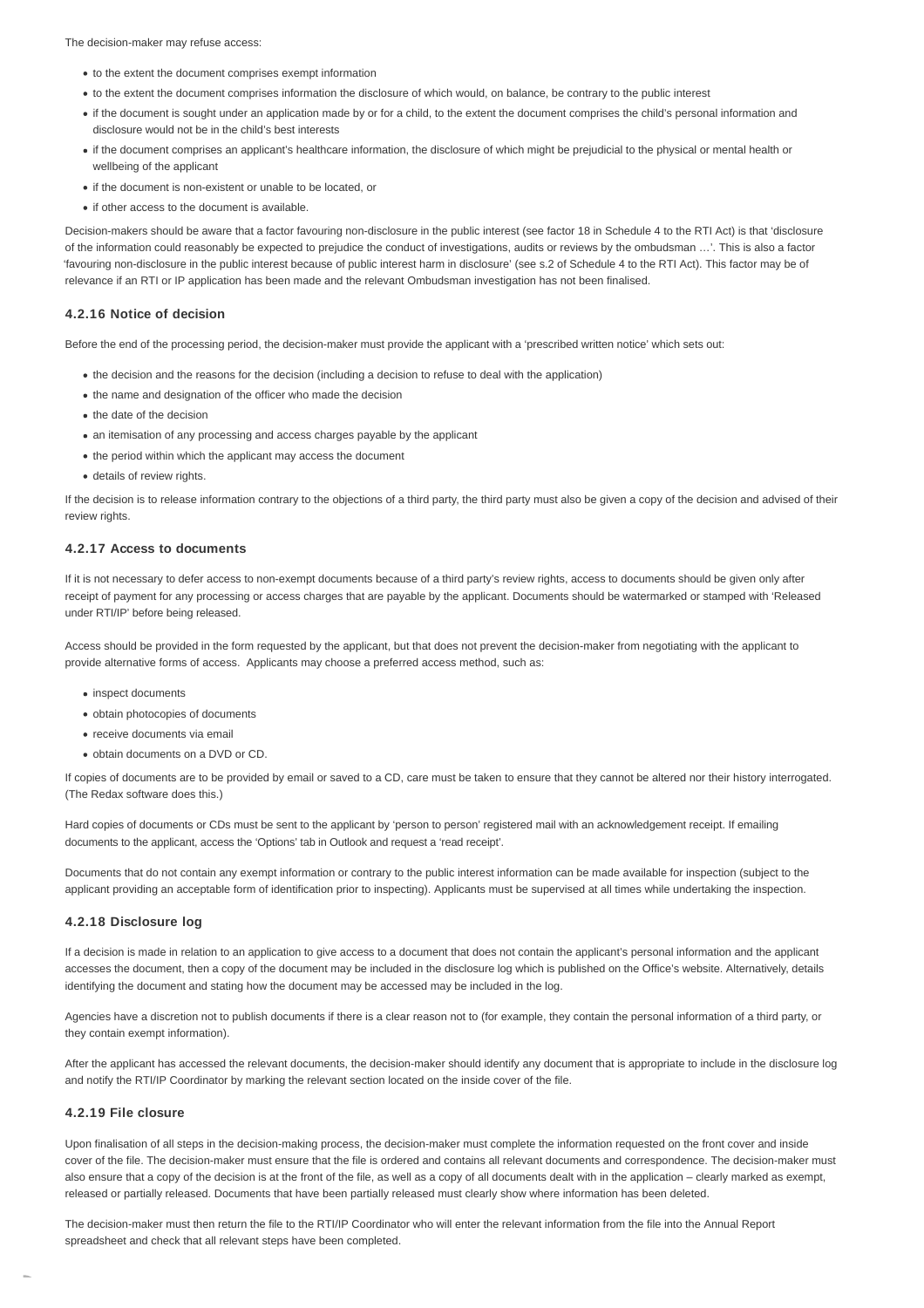#### **4.2.20 Internal and external reviews**

If an applicant is dissatisfied with the initial decision, they have the option of applying to the Office for internal review. The internal review decision-maker must not be the original decision-maker and must be no less senior than the original decision-maker. Under an instrument of delegation made pursuant to s.30(2) of the RTI Act and s.50(2) of the IP Act, the Ombudsman has delegated the power to deal with internal review applications to specified officers.

Internal review applications are to be referred to the RTI/IP Coordinator. After opening an internal review file and acknowledging the application, the RTI/IP Coordinator will refer the file to the Deputy Ombudsman who will allocate the file to a delegated internal review decision-maker.

Alternatively, the applicant can apply to the Information Commissioner for external review. They may also apply for external review if they have applied for internal review and are dissatisfied with the internal review decision, or if no decision was made during the requisite period.

The Office's response to a review conducted by the Information Commissioner will be managed by General Counsel.

## **4.3 Amendment applications**

#### **4.3.1 What should an employee do when they receive an application?**

An employee who receives a letter or application requesting an amendment to personal information under the IP Act, must forward it to the RTI/IP Coordinator within one working day of receipt.

#### **4.3.2 Who can apply for amendment?**

Only the individual who believes their personal information is out of date, inaccurate, incomplete or misleading can apply to have it amended.

In some circumstances, others who may apply on an individual's behalf include:

- a parent of a child
- an eligible family member of a deceased person
- a person with an appropriate interest applying on behalf of a deceased person.

No application or processing charges apply. Certified identification and/or an authority to act must be provided within 10 business days after the application was submitted.

#### **4.3.3 Acknowledgement**

Upon receipt of an amendment application, the RTI/IP Coordinator will:

- create a file in EDOCS (and a hard file if necessary)
- send an acknowledgement (letter or email).

#### **4.3.4 Who makes the decision?**

Under an instrument of delegation made pursuant to s.50(2) of the IP Act, the Ombudsman has delegated the power to deal with amendment applications to specified employees.

After acknowledging the application, the RTI/IP Coordinator will refer the file to the Deputy Ombudsman who, after consultation with the relevant Assistant Ombudsman, will allocate the file to a delegated decision-maker.

#### **4.3.5 Timeframes**

The standard timeframe for processing an amendment application is 25 business days from the date of a valid application. This time may be extended if the applicant agrees. If a decision is not made in time the Ombudsman is deemed to have made a decision refusing to amend the document.

#### **4.3.6 Notice of decision**

Before the end of the processing period, the decision-maker must provide the applicant with a 'prescribed written notice' which sets out:

- the decision
- the reasons for the decision
- the day on which the decision is made
- the name and designation of the person making the decision
- any rights of review available, including timeframes for seeking review.

#### **4.3.7 Form of amendment**

If the decision-maker decides to grant the amendment, they may do so by:

- altering the personal information, including by way of deletion
- adding an appropriate notation to the personal information.

When making an alteration it is usually sufficient to strike through the words to be amended, add a side note indicating the nature of the defect, and insert the correct details or a note of where the correct details are to be found. It is also possible to include a copy of more accurate or up to date information on the file.

Any notation must:

• state how the information is inaccurate, incomplete, out of date or misleading